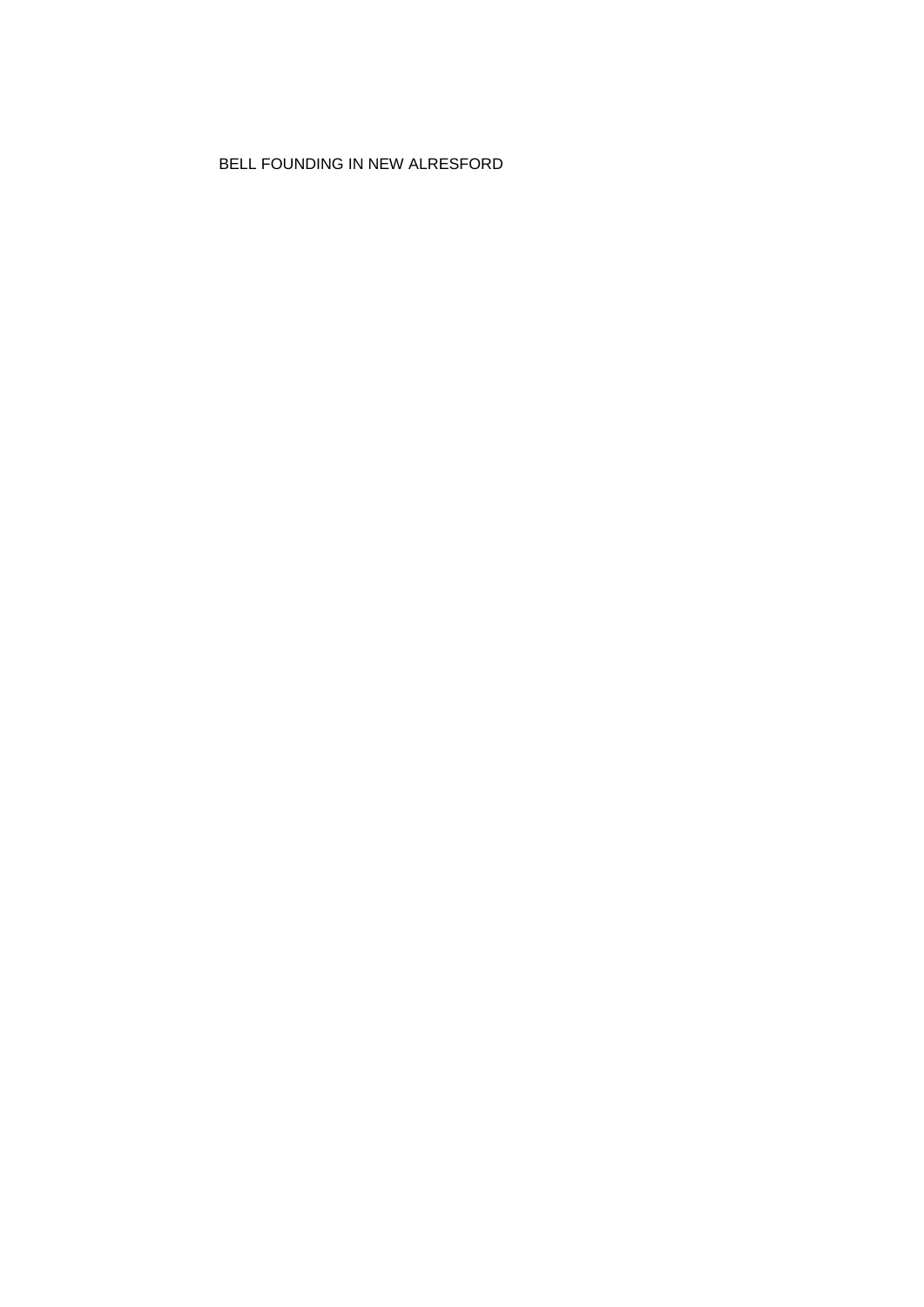The tithe map of New Alresford of  $1842<sup>1</sup>$  shows areas numbered 16, 17, 18 and 19 named in the administration respectively as 'Hither Bell Found Field', 'Further Bell Found Field', 'A Dell' and a drove way, part of Bell Found.



At this time the land was owned by the Lord Ashburton and occupied by Henry Joyce Mulcock Esquire. The two fields were arable land and the Dell, which was part of Further Bell Found, was bushes and waste. The drive way ended at the eastern border of Further Bell Found Field. This drive way now forms South Road and the Dell corresponds to the dip in the road on the sharp bend at the end of South Road and junction with Bridge Road/Grange Road (0.S. map ref. 580321). An enclosure map of 1805  $^2$  shows this area to be owned by William Harris, he built New Place later called Arlebury and was a great benefactor of St. John's New Alresford. On this map the fields however are not named.

In Robert Boyes survey of titles to properties  $1547 - 1730<sup>3</sup>$  there are two fields mentioned in a list headed 'Farmlands' named West Bell Found 12 acres – 12 perches and East Bell Found 10 acres – 1 rood – 18 perches. The acreages roughly correspond to those of Hither and Further Bell Found fields so could possibly refer to the same area.

A modern geological map of the area shows small pockets of clay close by which was one of the materials used in the making of moulds for casting bells.

Although Alresford might not have had a factory type bell foundry it is possible that bells were cast in the area called the Dell by itinerant founders.

It is known that one such itinerant founder John Cole recast bells for St. John's Winchester in 1574. He is also known to have recast the tenor bell at Winchester College but this was again recast in 1673. The only remaining example of his work in Hampshire is in the tower of St. John's Winchester where the cracked treble bell is still hung in the tower but is un-ringable due to its condition.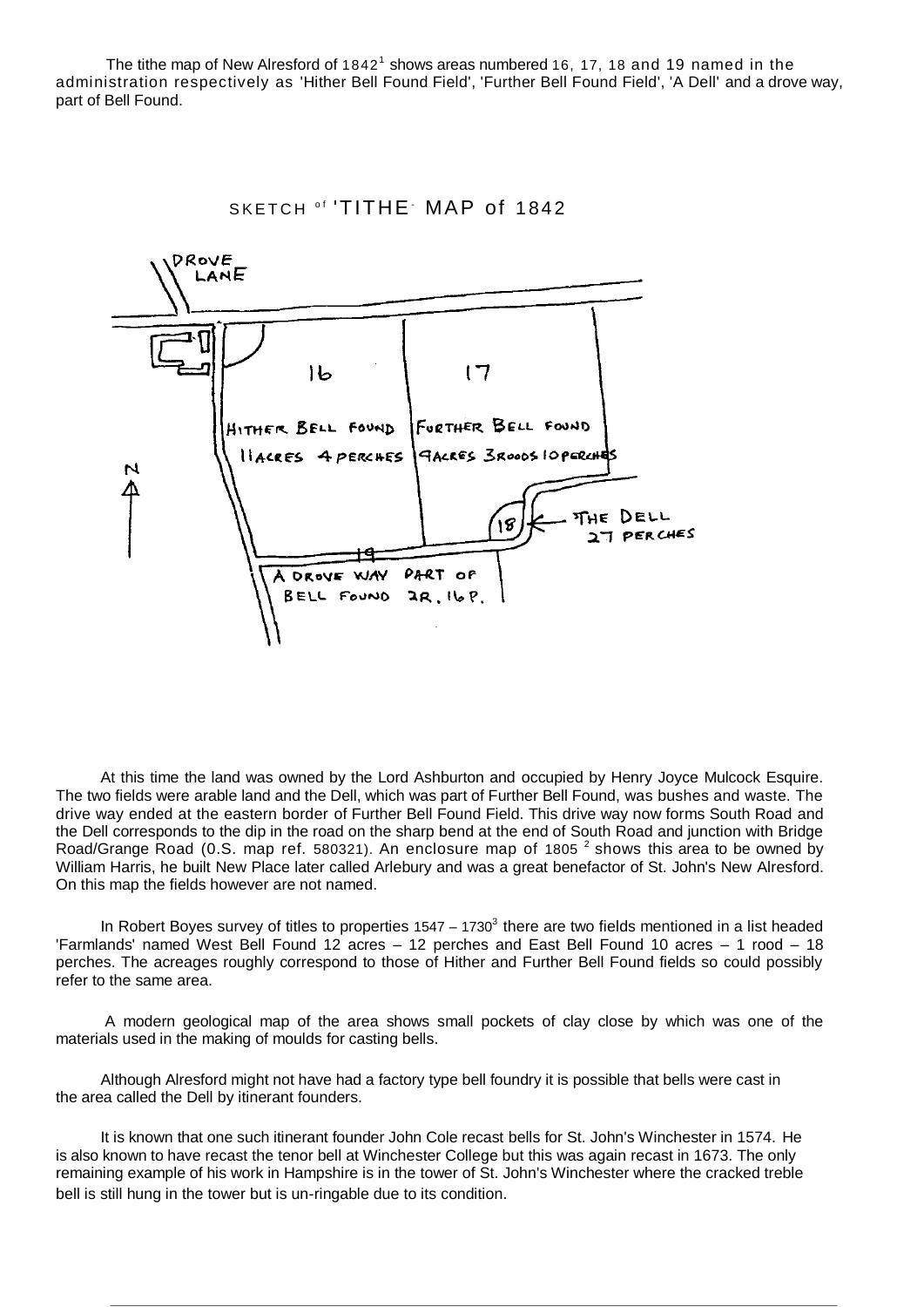

The Rev. W.E. Colchester in his book 'Hampshire Bells' 4 indicates that the "A's" cast in the crown of the St. John's treble bell refer to Alresford, showing where the bell was cast. However, of the few John Cole bells remaining to this day (at Lindfield, Findon, Tangmere Shadoxhurst and Orleston) there are no such letters cast into their crowns. Colchester speculates that the Knot was John Coles mark - St. John's Winchester account book for 1549-1596 5 contains many entries of charges and payments. For the years 15731575, when John Traves and William Assheborne were church wardens, the following entries on page 35 are of note :-

|                                                                                       | pd to the belfounder for castyng the bell<br>pd for expenses at Alresford<br>pd to John Fawcett for caryage of the bell |     | lijs<br>xxd<br>iijs viijd | (52s)<br>(20d)<br>(3s8d) |
|---------------------------------------------------------------------------------------|-------------------------------------------------------------------------------------------------------------------------|-----|---------------------------|--------------------------|
| In the margin of the book beside the above entries is written :                       |                                                                                                                         |     |                           |                          |
| pd to ye, belfounder for casting (words crossed out <sup>&amp;</sup> unreadable) bell |                                                                                                                         |     | (52s)                     |                          |
|                                                                                       | Jo : Colle                                                                                                              |     |                           |                          |
| Other entries on the same page.                                                       |                                                                                                                         |     |                           |                          |
|                                                                                       | for fyve belropes                                                                                                       | 8s  |                           |                          |
|                                                                                       | for ringing for the queen                                                                                               | 18d |                           |                          |

A.D. Tyssen in his book Church Bells of Sussex published 1864 ° speculates from evidence in these accounts that John Cole either lived in Alresford or was on the road to it. It is difficult to prove that John Cole did live in Alresford as the parish registers for that time do not exist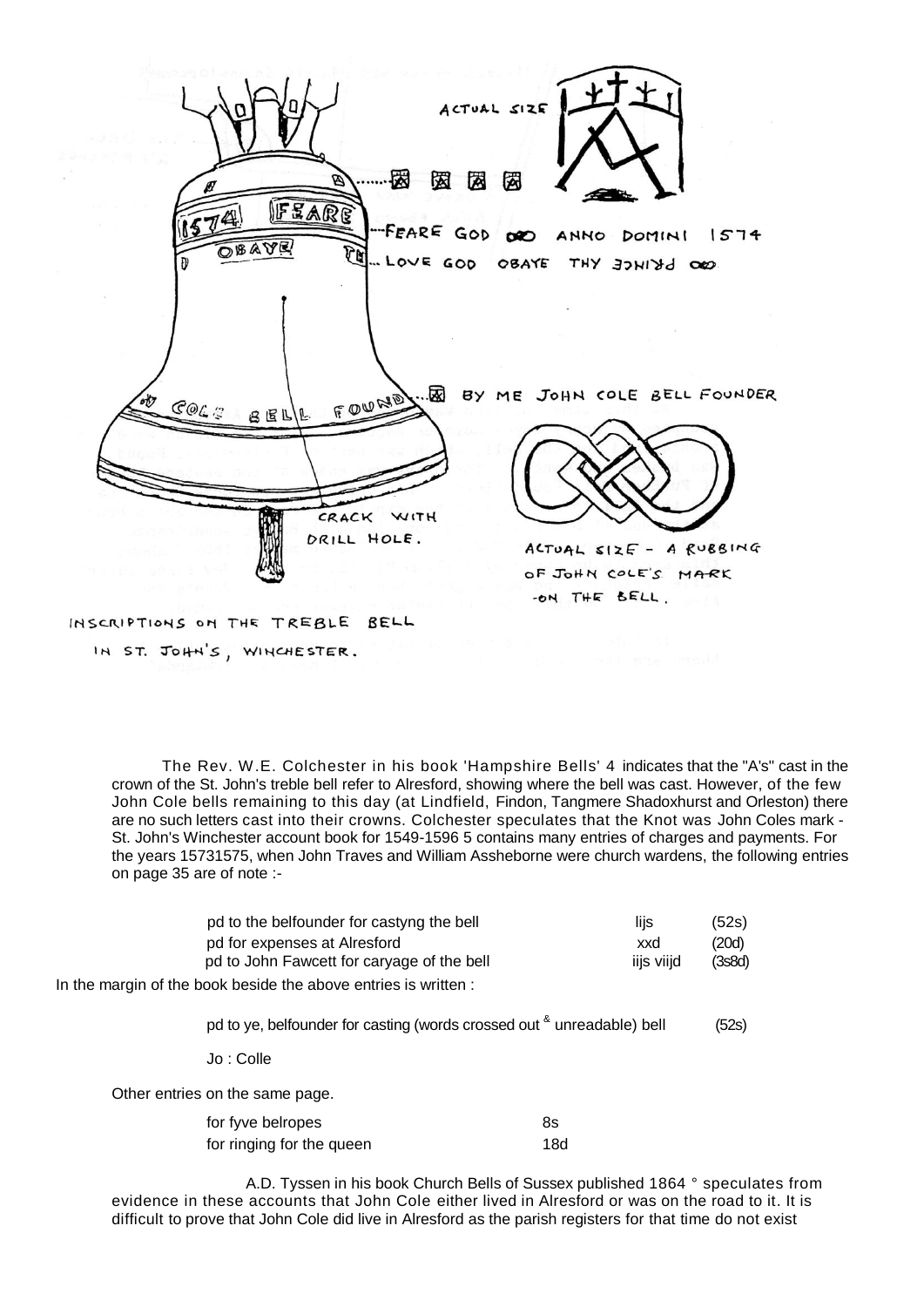presumably destroyed in the fire of 1689 or in 1678 when the parish clerk's house was burnt down.

Perhaps John Cole was recasting bells for St. John's New Alresford at this time, as Rev Colchester suggests, so that it was convenient to do other work at what was presumably a convenient site. Although there seems to be no firm evidence that the Dell was the site of the 1574 casting of the St. John's Winchester and the College bells it does seem logical in the light of subsequent findings.

More definitive evidence of the use of this site for bell casting can be found in the transcript of Upham Parish Registers.<sup>7</sup> In the front of this small green leather covered book is a list of the weights for Upham bells and written underneath is :-

"Cast in a field (or large Dell) near Alresford by Mr. Thos. Swaine".

The oldest six bells at Upham have as well as other inscriptions the following :-

"Thos. Swain (made us all) 1761".

Upham is now a ring of eight bells, two additional bells having been added in recent years.

Thomas Swain is known to have taken over the Robert Catlin's foundry at Holborn in 1751; later working from Longford Middlesex until 1781. Although Swain had a factory (foundry) in London it is possible that he did do itinerant work and cast Upham bells in Alresford, perhaps doing work on St. John's New Alresford bells but there is no record of this work.

The Alresford Displayed working party in their Issue No. 4 (1980) Paper No. 14, speculates a connection between Arthur Swain owning property at Alresford in 1588 and Thomas Swain the founder of Upham bells.

©Elizabeth Johnson, 1995

## SOURCES :

- 1 HRO 21 M65/F7/167/3 Map. 21 M65/F7/167/1 Administration.
- 2 HRO 7 M50/13 copy Map.
- 3 HRO 45 M83/PZ1 Survey and Account of Titles in New Alresford.
- 4 Hampshire Church Bells; Their Founders and Inscriptions W.E. Colchester 1920.
- 5 HRO 88 M81/W/PW1.
- 6 The Church Bells of Sussex by A.D. Tyssen 1864.
- 7 HRO 74 M78/PZl transcript of Upham Parish Registers.

## **Writer's footnote :**

The method of producing bells has changed little in over four centuries. An inner mould or "core" defines the hollow part of the bell, the outer mould or "cope" defines the external shape of the bell. By pouring molten metal (an alloy of Copper 77% and Tin 23%) into the space left between the two moulds the bell is formed.

The core is made by carefully smoothing loam over a brick or stone rubble base. The cope is formed by smoothing loan onto the inside of a perforated metal bell shaped case. The accurate profiles needed are obtained by passing shaped gauges or "strickles" over the loam covered moulds.

Inscriptions are impressed into the inside surface of the cope so as to appear on the outside of the finished bell.

The two moulds are fitted together onto a base plate and lowered into a pit, mouth down, ready to receive the molten metal via a hole in the top of the cope.

Before 1300 the metal would have been melted in an open crucible, later simple reverberatory furnaces would have been used. The

itinerant founders would have constructed temporary furnaces at suitable sites, using local materials to build the hearth for melting the metal and the domed roof over to contain the heat from a charcoal or timber fire.